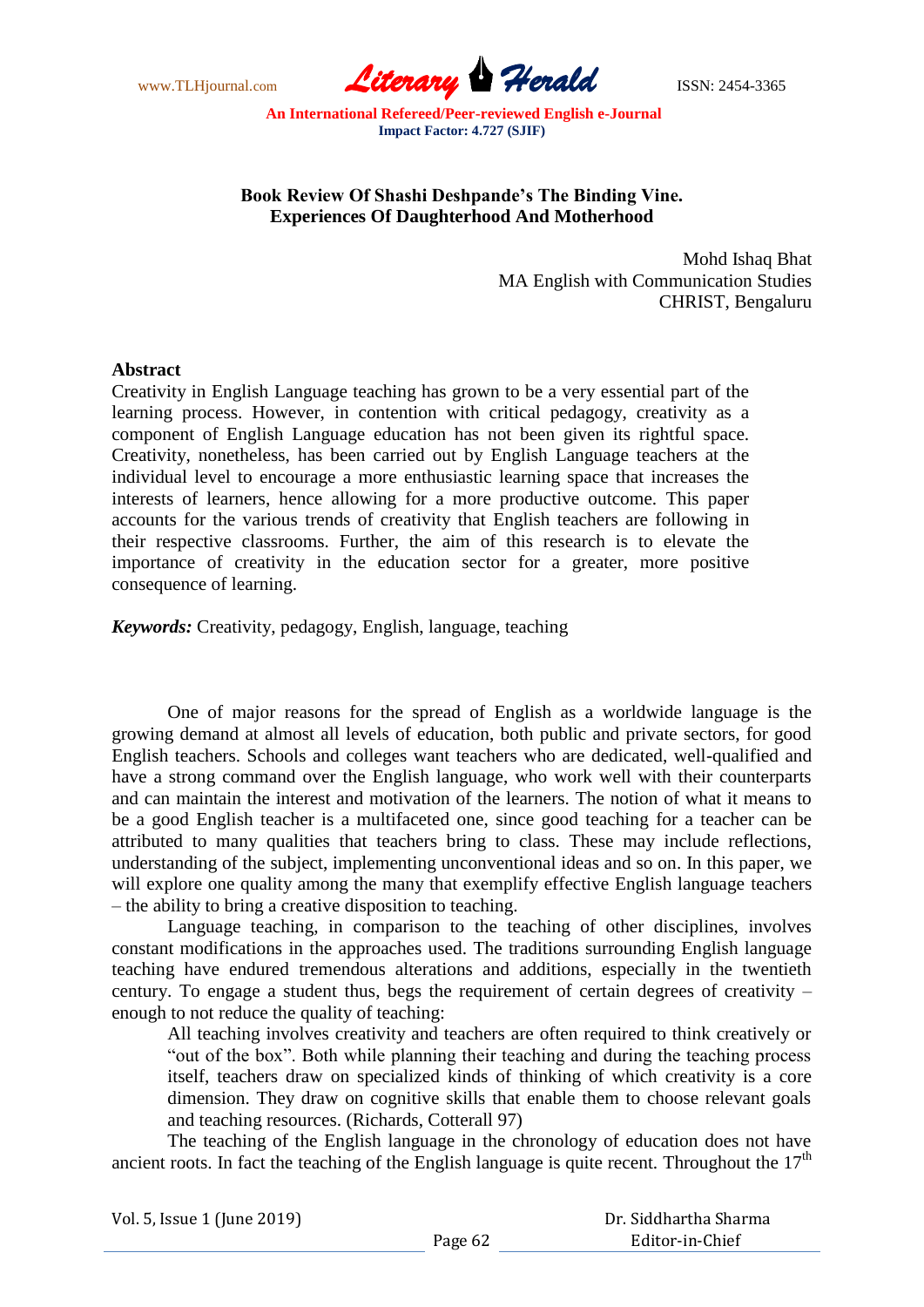www.TLHjournal.com *Literary Herald*ISSN: 2454-3365

and 18<sup>th</sup> Century, the most prominent languages were Latin and Greek, Latin being widely used in commerce and business. Although English was spoken amongst a considerable number of the European population, it was not advocated in formal settings and its education was not adopted until it gained larger grounds in late 18<sup>th</sup> Century. Grammatical rules and syntactic structures were regurgitated, writing was practiced persistently and passages were translated from the second language to the first language and vice versa. The teaching of language evolved, then, with approaches that prevailed and approaches that faded away. Before creativity was incorporated into language teaching, the teaching-learning process in a language classroom was highly mechanical, with not very enthusiastic measures taken and monotony being the regiment carried forward for a long time. However, there have been a few methods that have emerged successful in the realm of language teaching. Before this paper delves into creative pedagogy and creativity in language teaching, we shall examine a few of the methods that have been adopted thus far in teaching language, specifically the English language.

The first approach that we shall look into is the task-based method. Task-based Language Teaching or TBLT is an approach that provides learners with material that they have to actively work with in abiding by instructions, in order to achieve a goal or complete a task. Similar to everyday tasks such as cooking a meal, or writing an essay or interacting with someone on a phone call, TBLT seeks to cultivate interlanguage amongst students through tasks that require language to solve it. Another approach that has been explored in English language teaching is the theory of Multiple Intelligences developed by American psychologist, Howard Gardner which can go some way towards explaining different learner styles. (Gardner, Hatch 4) According to Gardner there are eight different types of intelligences:

Each intelligence displays a characteristic set of psychological processes, and it is important that these processes be assessed in an "intelligence-fair" manner. In contrast to tradition paper-and-pencils test, with their inherent bias towards linguistic and logical skills, intelligence-fair measures seek to respect the different modes of thinking and performance that distinguish each intelligence. (Gardner, Hatch 6)

The next existing approach that has been explored is higher-order thinking skills. In fact, one of the main 21st century components that teachers want their students to use are higher-order thinking skills. To put it simply, this approach encourages students to use complex ways to think about what they are learning.

Higher-order thinking in English language learning elevates the act of thinking to another level. Learners using this approach understand higher levels rather than just a mere memory of concepts. They understand concepts and try to create a connection with other concepts. The development of higher-order thinking skills or higher-order cognitive skills is prominent in order to facilitate the transition of students' knowledge and skills into responsible action regardless of their particular future role in society. (Miri, David 354)

Higher-order thinking encourages students to truly understand a concept and not just the memorization of it. It asks students to elucidate their answers and speak about what they are learning. Students decipher if the response can be found in a text or anywhere else, or if they must rely on their own prior knowledge to answer it. This strategy has been found to be very effective for higher-order thinking. Through this, students become more aware of the relationship between information in a text and their prior knowledge, which enables them to decipher the kind of strategy they need to seek for an answer.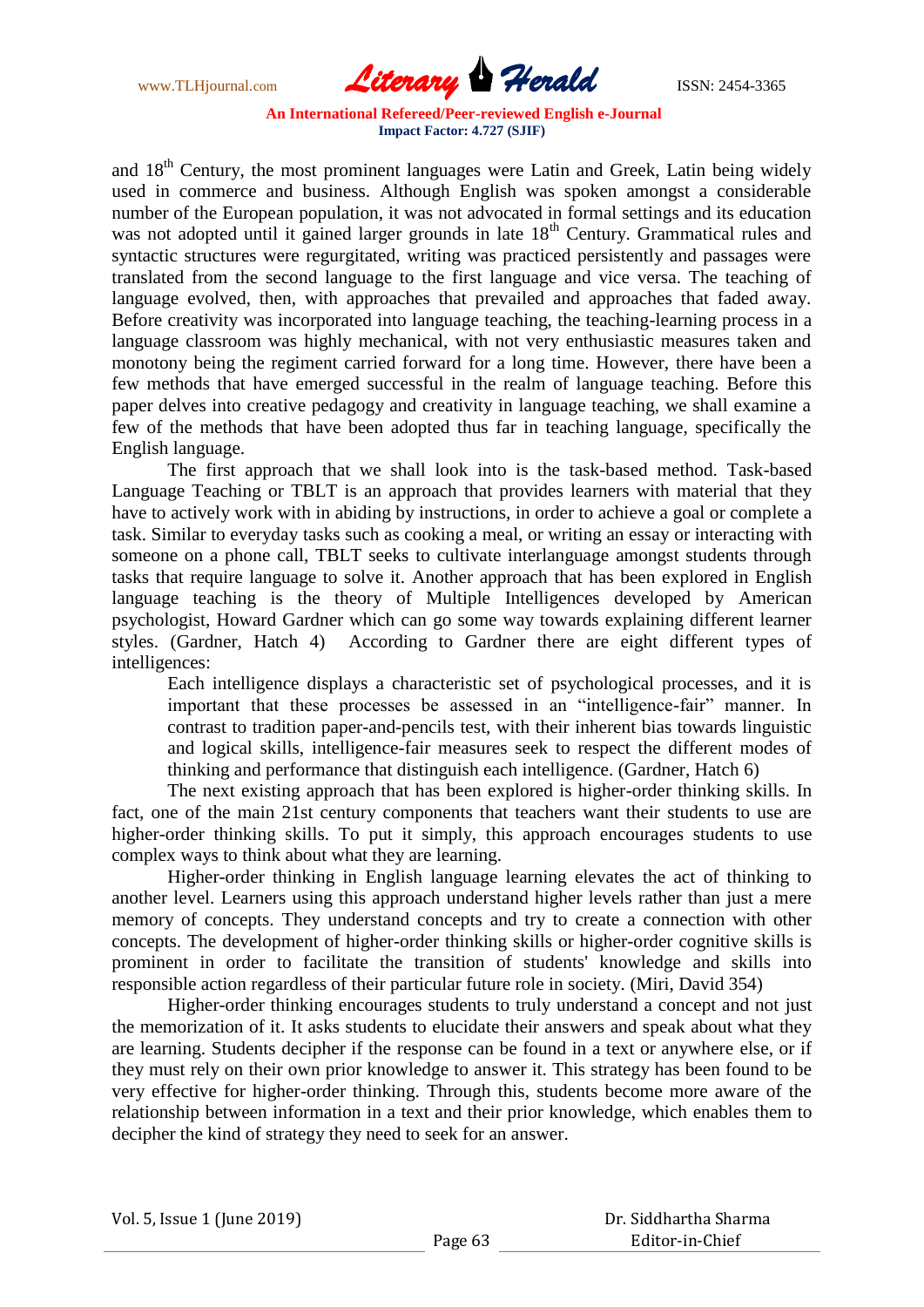

The next existing approach in English language teaching is content-based teaching. Content-based teaching focuses on the learning of anything that interests the learners from a serious science subject to their favourite pop star or even a topical news story or film. They learn about this subject using the language they are trying to learn, rather than their native language, as a tool for developing knowledge and so they develop their linguistic ability in the target language. This is thought to be a more natural way of developing language ability and one that corresponds more to the way we originally learn our first language:

CBLT is the integration of particular content with language teaching aims. More specifically, it refers to the concurrent study of language and subject matter, with a form and a sequence of language presentation dictated by content material. Thus, basic to CBLT is the belief that language proficiency is achieved at best through learning a subject matter instead of through language per se. (Shin, Kim 169)

An example of content-based lesson can be finding suitable aspects of subject and assigning learner groups with small research tasks and then asking them to share what they have found using the English language. There should then be some product as the end result of this sharing of information which could take the form of a group report or presentation of some kind.

Creativity is a component of English Language education that we wish to explore in this research. Language, in its very nature, is creative. It can be expressed in many ways with ideas that provoke various reactions. Every sentence or phrase we utter or write, is created in a unique moment of communication and can be recreated or reformulated or summarised according to the different desires of the speaker or writer. Language teachers can, therefore, build their lessons on topics related to almost anything. This allows for creativity to grow and be practiced more extensively. English language classes can easily engage learners in creative situations.

Many scholars who have attempted to weigh in and draw a definite outline around creativity as a concept are of the opinion that creativity cannot be defined objectively. Jones and Richards in their article "Creativity and Language Teaching" state that although many scholars differ in their explanation of creativity in language teaching, they agree on a few terms: Creativity is not an "optional" component in language teaching or something that we just resort to anytime to simply make lessons more interesting, it is not a kind of 'luxury' that is meant for the talented and the artistic. Instead, creativity is seen as central to successful teaching and learning. (Jones, Richards 5)

The relationship between the creativity of a learner and his learning of a language goes hand in hand. That is to say, creative people make better language learners but at the same time, language learning may nurture creativity in people. However, person creativity is essential when learners have the opportunity to communicate more independently than when their linguistic behaviour is restricted by regulated protocols. It is also right to note down the fact that a common opinion of language teachers is that learning a new language nurtures creativity.

Creativity in learner language is marked in two different ways. Learners use the linguistic assets at their disposal to translate utterances in order to engage in communication. As their linguistic resources are often limited, the learner language that results is creative in the sense that the learner frequently does not conform to the patterns and rules of the target language. When this happens, however, learners are not intentionally trying to be creative; rather, their creative acts are simply the product of their need to communicate.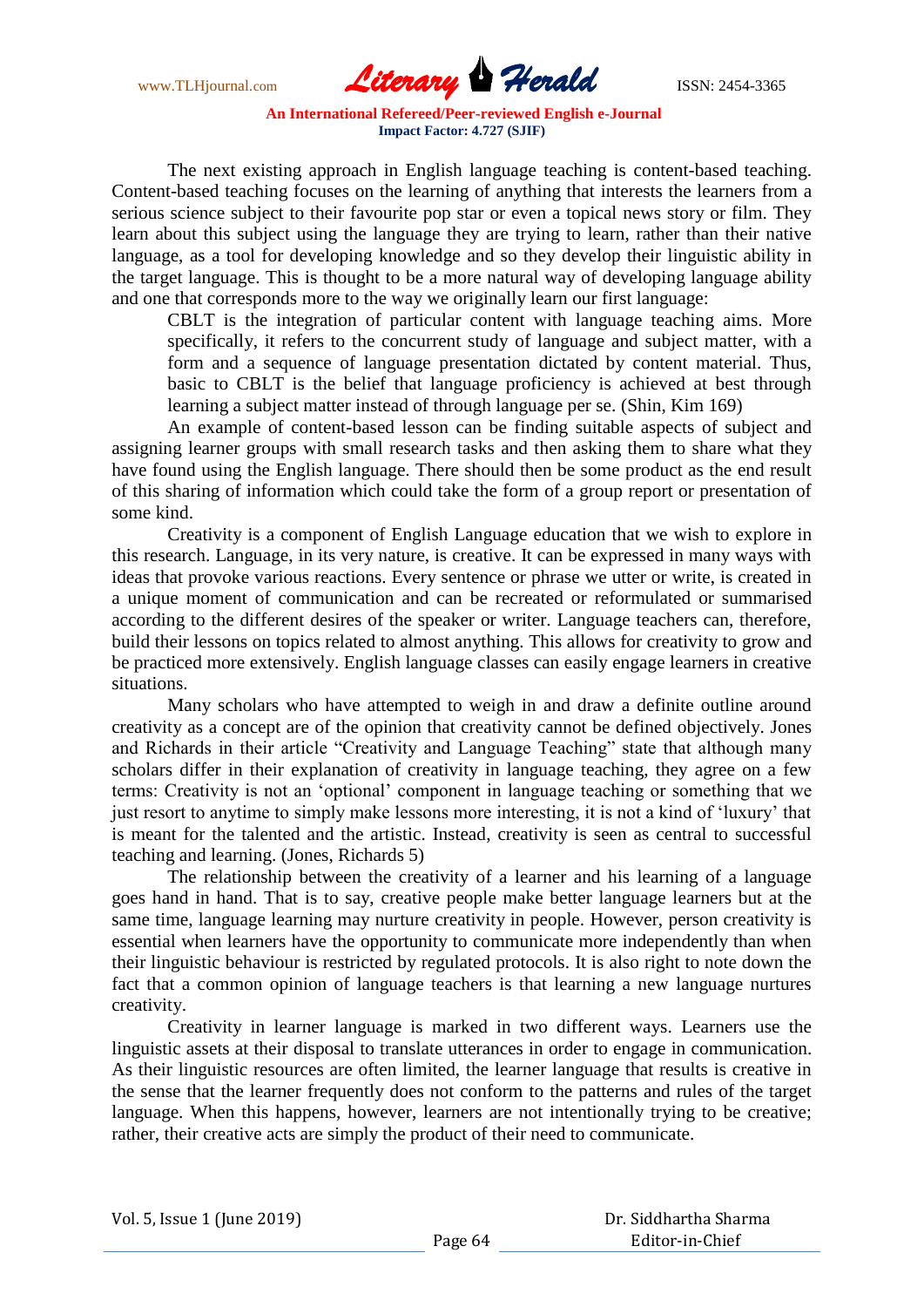www.TLHjournal.com **Literary Herald** ISSN: 2454-3365

Creativity in the English Language classroom, in this research, was sought after through a questionnaire. The questionnaire was circulated through social media and e-mail, especially reaching out to English teachers from various levels of education – secondary, higher secondary and university or college level. The questions permit the teacher to exercise their liberty in giving their own understanding of creativity. There is no introductory passage to the questionnaire that describes or pre-determines an understanding of creativity. This is a deliberate measure taken so as to avoid the obvious influence that the researcher"s definition of creativity can have on the subject"s understanding of it.

A glance at the responses received illustrates the spectrum that the outline of what creativity is, stretches. Understandably, creativity is a highly subjective concept and hence, it is slightly problematic to explore it as definitive element of English language. However, as mentioned earlier, creativity is usually described as being able to solve problems in original and valuable ways that are relevant to goals, seeing new meanings and relationship in things and making connections, having original and imaginative thoughts and ideas about something, and using the imagination and past experience to create new learning possibilities. This analysis therefore will be taken forward in terms of how solution-oriented the approaches are, while also seeing that the 'original and imaginative thoughts' are enhanced through these measures.

The questionnaire is a set of nine questions that were compiled into a Google form. English teachers from various schools, colleges and other institutes sent in their responses along with their names, institutions they teach at and areas of interest. We shall structure this analysis in the order of the questions.

*What is your understanding of creativity or being creative as an English Language teacher?*

In answering the first question of this survey, many subjects agreed that creativity or being creative as an English Language teacher requires enabling the classroom to be an enthusiastic one, wherein the learning environment facilitates the learner to be more engaged and mentally present in the classroom. This also means that the learner shows progress in terms of learning the language through classroom interactions and participation. 'Interest' is one of the main keywords that the responses share, which implies that the most important goal that creativity in English language teaching aims at, is igniting interest. A further implication here is that there is a lack of interest that the teachers observe in the learner, which they believe can be countered through creative approaches.

Learner interest is important and most often, English language teachers find it difficult to sustain that interest. Creative approaches enable this. What this survey finds is that interest is sustained through keeping the learner engaged and what keeps the learner engaged is the teacher's creativity. "Creativity means simplicity and easy application of language taught", says one teacher who believes that creativity and ultimately keeping the learner"s interest sustained, is simplifying lessons and making these lessons applicable in real life situations. Another major point of agreement in the responses is the introduction of unconventional and innovative ideas within the teaching space. These ideas that imply being "outside the box" differ from teacher to teacher, which means that creativity is a highly personal expression.

*How do you think a teacher can be creative in an English Language classroom?*

In an age of technology, many English language teachers believe that their creativity can be heightened through the use of audio-visual facilities. Further, English language teachers have found that the learners respond better to activities in learning lessons rather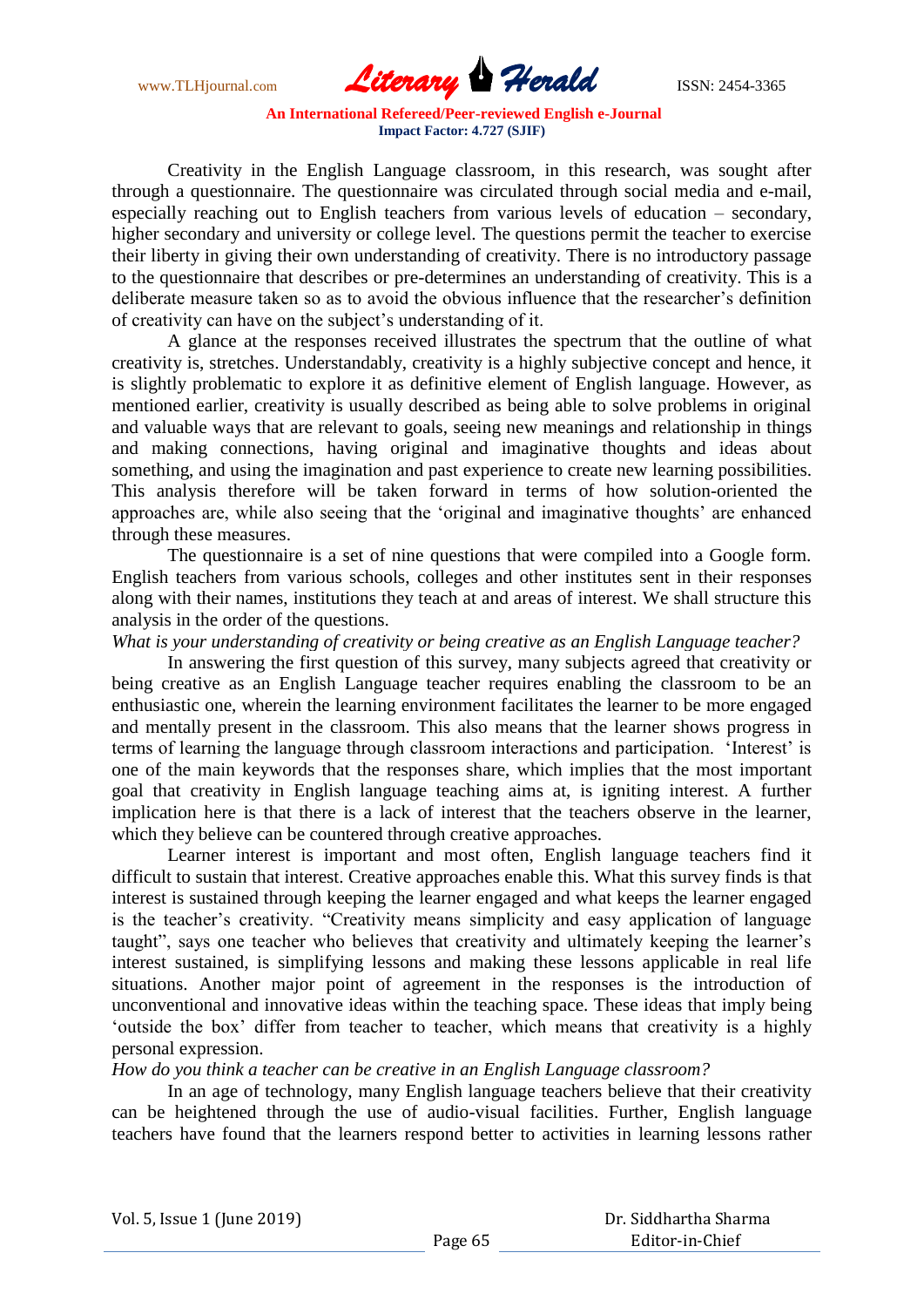www.TLHjournal.com **Literary Herald ISSN: 2454-3365** 

than just a lecture with examples on the board. Learners enjoy a certain degree of challenge in the activities that stimulate their intellect.

One of the teacher participants in this survey notes a few ways through which she is creative in her English language classroom – mind mapping, movie screenings, music, abstract thinking, word games and so on. Another English language teacher notes that crosswords, quizzes, presentations and enjoyable worksheets allow for a more creative teaching and learning process. Maintaining a playful environment is very important, says one response, this encourages the learner to feel more at ease with their questions and discussion and do not shy away from faltering. When the teacher makes the learner comfortable, the teacher"s creativity itself is in a better position of being successfully carried out.

Having a clear-cut plan of the creative activities before a lesson, is a salient component in teacher creativity. This form of planning is important because every activity will have its advantages and disadvantages and often times, if the creative process is implemented spontaneously, a chaotic classroom situation is created, making the teaching process less productive than intended. (Graves 167) As opposed to the common understanding that creativity is driven by the spur-of-the-moment, an English language teacher"s creativity works in the creation process of activities and approaches, or in other words, the teacher's creativity is required at the time of conception of the structure of the activity rather than when the activity is being carried forward. This makes the creative process as important for the facilitator as it is for the student and for the creative process to be successfully accomplished in the classroom, both ends of the line – that is the teacher and student must actively participate. While the learner"s participation can depend of the moment, the teacher"s must be planned, structured and executed beforehand.

*Would you consider your approach as creative teaching or teaching for creativity? Why?*

Teaching creatively or creative teaching is more restrictive to the teacher"s domain, wherein the aim of the creative approach is to make the classroom interesting and imaginative with the intention of yielding good results for language learners and yet, with no intention of nurturing creativity in the learner. Teaching for creativity aims at nurturing the creativity in the learner which is believed to be beneficial in learning English language and ultimately putting the language to use. Most of the responses in the survey state that they resort to both creative teaching and teaching for creativity. Many say that both are equally important for a balanced and wholesome learning experience.

An aspiring English language teacher and scholar states that she teaches for creativity because "when an individual's opinion is enabled to be expressed and taken into account in a classroom setting, he/she will gain confidence and could produce better results in the future". A freelance English language teacher participant, on the other hand, resorts to creative teaching or teaching creatively, because "paying attention to individual creative capacities is difficult". This brings us to the understanding that teachers will have their own familiarity with a class and will hence choose to act on that, choosing either to teach creatively or teach for creativity.

*How do you incorporate creativity (of your understanding) in your English language classroom?*

In this question the researcher tries to find out how each teacher individually carries out their creativity in actuality. As opposed to the above questions wherein they are asked generally about creativity in the English language classroom, regardless of whether or not they practice such creativity. A high school English language teacher states that nurturing the love for the subject paves the way for the incorporation of creativity in the English language classroom –

Vol. 5, Issue 1 (June 2019)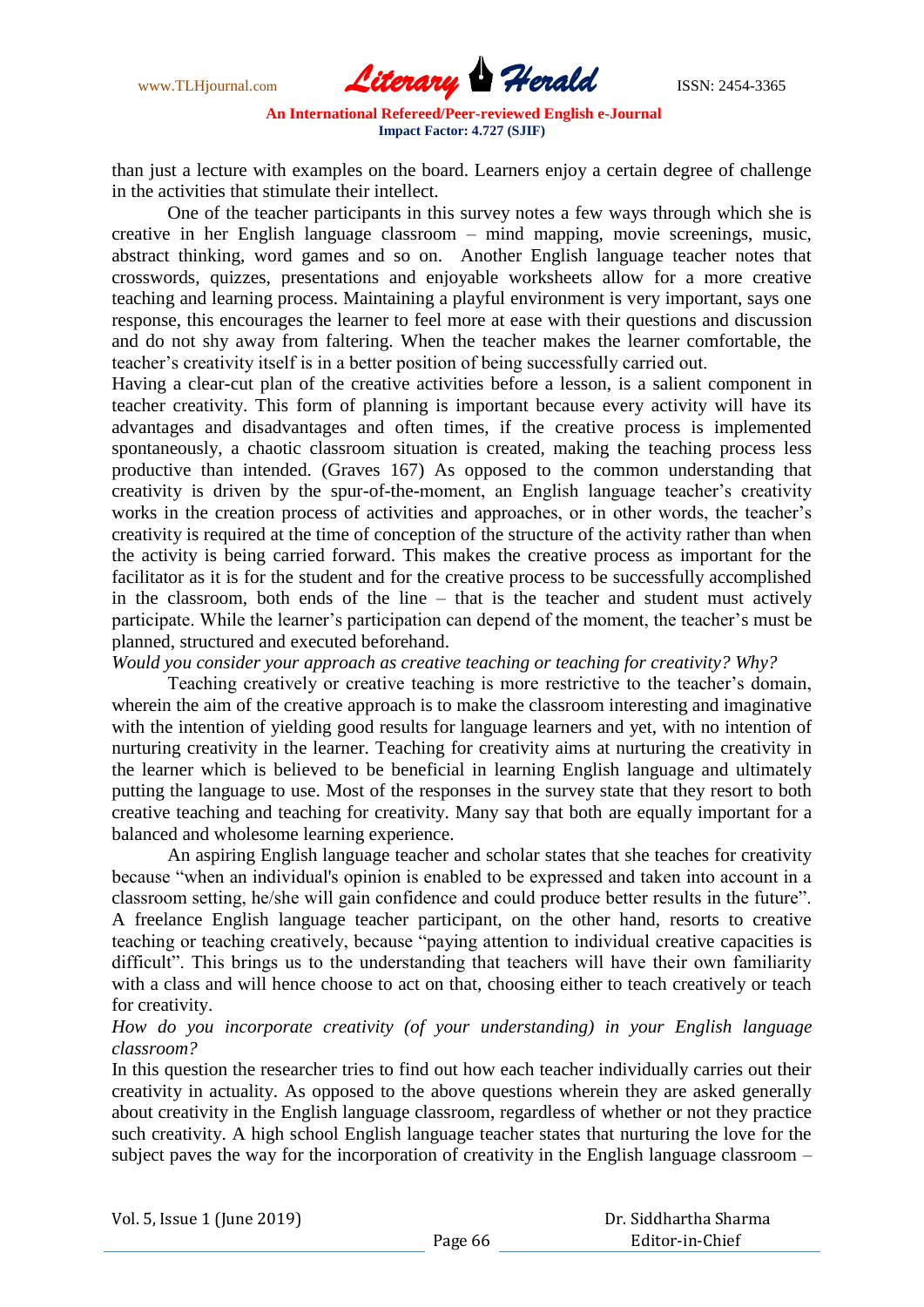

"I try to develop a love for the subject which is challenging especially when they are from vernacular school backgrounds. Then gradually after the children realise that they have the potential in them I try to encourage them to achieve to the best in reading, listening, speaking and writing."

A higher secondary English language teacher states that he utilizes the help of YouTube – "I use a lot of YouTube videos, that aren't necessarily lecture videos but mostly to show different accents and use of languages colloquially in different cultures." A B. Ed. scholar specialising in English gives a list of activities of how she incorporates creativity in the English language classroom. A few of these are poster-making, crossword games, scrabble, charades, imaginative thinking, grammar quizzes, memes, reflective thinking and so on.

What is found from an examination of the responses to this question is that every teacher has a unique way of being creative in teaching the English language. We see an array of approaches. While some believe in creating an environment conducive to creativity, others are more practical by stating the activities.

*What nature does the creative aspect of your English Language teaching hold?*

Creativity in the English language classroom can be of a certain nature. Some teachers may be creative through humourous speech or visuals, some may be witty through speech and others may be activity-oriented. In this question, the responses mostly display a playfulness that seems to dominate much of what we see as creative in the English language classroom.

What is found from the responses to this question is that English language classrooms are spaces where both learners and facilitators can be watchfully informal with how they learn and teach respectively. The nature of teaching when humourous and relaxed allows for a comfortable learning space that encourages the learner to be more interested in the lesson. In this way, the learner feels connected to the learning process wherein he or she is not restricted from faltering and learning through mistakes. (Richards, Cotterall 104) As opposed to a traditional learning of the English language where the learner is perhaps forced or put under stringent surveillance by the teacher, this humourous, witty and entertaining nature of creativity proves healthier.

## *Do you believe you are able to bring in creativity with your English Language teaching in every class? What are the drawbacks that hinder you from being creative all the time?*

The responses to this question appear to fall under a similar category, wherein teachers agree that they cannot be creative all the time. However, it is the drawbacks that each teacher faces that are unique. Following up with these teachers, we have found that lessons that are more technical or involve stringent language rules such as Tenses are more restrictive towards creativity. Other teachers believe that creativity and its components require a good amount of time as opposed to the usual time set for one period by an institution. Learner receptiveness is another drawback that does not allow for English language teachers to be creative all the time. (Hafner 197) A teacher may come to class with a set idea for creative activity but it also depends on how well the learners respond to it. Another drawback is technical unavailability, which makes it extremely difficult for English teachers who are technologically inclined and feel that their creativity can be amplified with technology, to fully implement their ideas.

*What is the typical response you receive from your students when you employ creative ideas in English language teaching and when you do not?*

The responses to this question shows how students, motivated, respond better towards creative approaches as opposed to traditional approaches that do not stimulate them mentally.

| Vol. 5, Issue 1 (June 2019) |         | Dr. Siddhartha Sharma |  |
|-----------------------------|---------|-----------------------|--|
|                             | Page 67 | Editor-in-Chief       |  |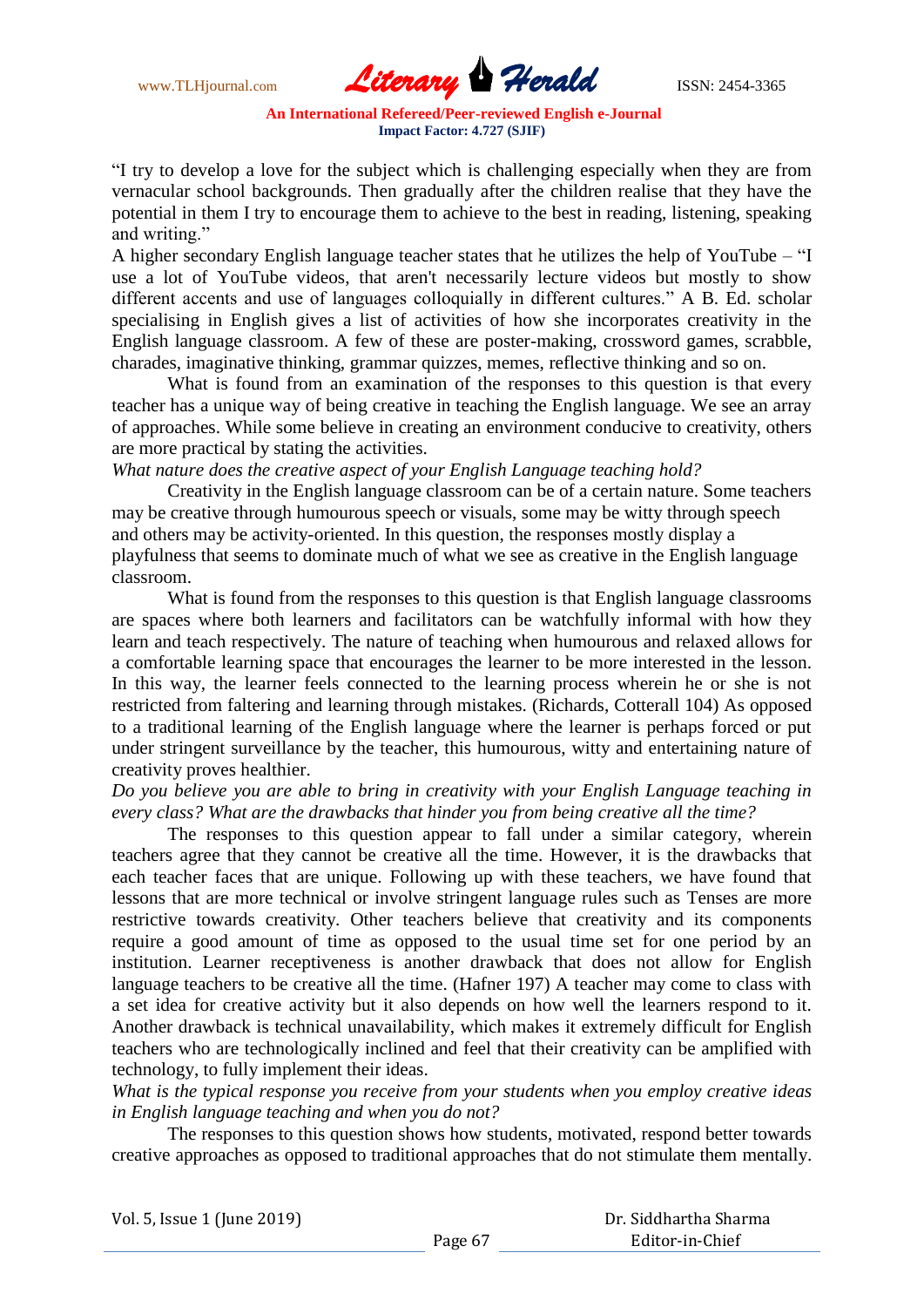www.TLHjournal.com **Literary Herald ISSN: 2454-3365** 

"Disinterest" is a keyword that dominates these survey responses with regard to when teachers do not incorporate creative ideas. On the contrary, learners are essentially more enthusiastic when the more entertaining approaches are brought into class like games and activities. Learner receptiveness also involves a lot of co-operation. The responses to this question tell us that many of the teachers find that students are more co-operative in creative classes, as opposed to classes when there is no kind of creative activity involved.

One particular response to this question states that learners do not express their disinterest in a very blatant manner or voice out their heedlessness verbally – their body language tells the teacher that they are losing interest. A disinterested learner will perhaps fall asleep during the session, or be more engaged in talking to his peers. Creative pedagogy seeks to counter just this – disinterest which comes from learning lessons with educational constraints controlled by ministerial authorities. (Ollerhead, Burns 228) Hence, through the responses to this question, we observe that creative approaches in English language teaching are operative in making the learner more involved and ultimately learning the language effectively.

*Do you believe that creative measures are necessary in English language teaching? Why?*

While we have already extensively spoken about learner interest which is a prominent component of the responses to this question as well, we shall look into nature of learning environment, interrupting monotony, better interaction and individual growth as the main reasons that make creative measures important and necessary in the English language classroom. As implied by some of the responses, creative measures and approaches create a better learning environment which makes for a healthier relationship between the learner and his learning of the English language, hence making the lessons taught creatively more productive than others that are not. Creative approaches are almost always different from one session to the other, this interrupts anything monotonous, thus making the learner constantly engaged. Traditional approaches often seem to sustain the same mood throughout the entire program which really takes away the learner"s interest.

Dialogue is an important aspect of learning. In English language teaching too, where the sole purpose is to a help a learner speak and use the language proficiently, having space for dialogue is essential. (Chappell 130) Creative approaches function as effective mediums for dialogue and better interaction. Learners are given liberty to interact in all ways possible when creativity is involved. The games and beyond the comfort zone activities allow them interact more as opposed to only focusing on the theoretical aspects of learning the English language. Creative measures also foster individual growth for the learner, although this may not be on a large-scale level. Individual growth stems out of the creative activities stimulating the learner intellectually, and enhancing their cognitive abilities through problem solving and critical thinking.

## *What creative techniques of English language teaching do you believe should be introduced for better results in English language learning?*

The responses to this question are suggestive in nature as desired by this research. English teachers believe that creative approaches can be carried forward through audio-visual facilities which have become one of the most important mediums in education today. Since young learners are very familiar and acquainted with technology as are the teachers, using technology can undoubtedly make lessons more interesting as these facilities allow for much more than what a mere board or worksheet can offer. Another suggestion from one of the teachers who participated in this survey is to give the learner a certain degree of autonomy. Enabling the leaner to work creatively after he has been taught creatively through his own

Vol. 5, Issue 1 (June 2019)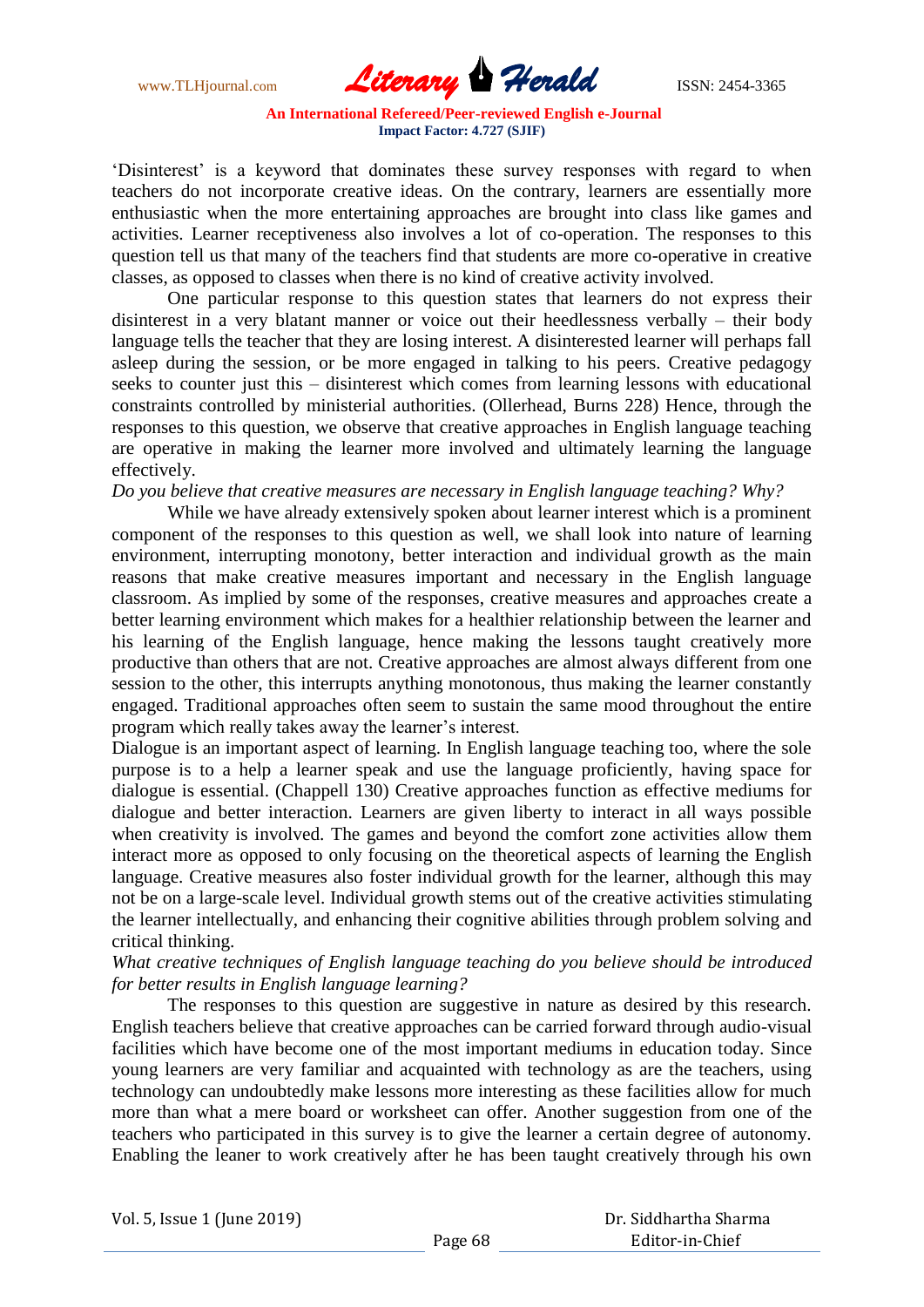www.TLHjournal.com *Literary Herald*ISSN: 2454-3365

understanding creates for a better creative environment. Further, many English language teachers who have participated in this survey are of the believe that integrated learning is important – bringing together music, theatre, role play, field trips, internet trends and so on under one curriculum can enable for a highly effective and successful venture of English language teaching.

When we speak of creative pedagogy in the English language classroom, up until recent times, there is very little that we can we think of. In other words, there has not been enough study done on this domain of English language education. The English language has, for a very long time, been perceived as a subject that does not involve creativity because of its grammar aspects that give the subject a very objective appearance. But in recent times with creative pedagogy gaining greater grounds, many educators have realised the possibility of bringing in creativity in the English language classroom with varying activities suitable for different levels of English language education. However, with the introduction of something new or unconventional, there is a requirement for acceptance from the people who are directly acquainted with the change. Concerns come from an unwillingness to deviate from the set ideals of education that have been established to be beneficial for a time that is now long and gone. These concerns are because of the trust that people have in the old systems of education that proves to be a great hindrance for creativity to be fully accepted within the education sector, particularly in English language education.

This research, conversely, has helped bring to light the possibilities of creativity in English language education and prove how creativity is beneficial to both learners and teachers as opposed to the notion of being unacademic and redundant. Apparent in this research, creativity is increasingly adopted by English language teachers which implies that it is recognized by planners and policy makers, school and program administrators, curriculum developers, teachers and learners themselves, as an essential element in language education. Graves speaks of curriculum as a conceptual space for creativity. To be creative within a conceptual space requires exploration, experimentation with different aspects of the space, bringing about change within the space and possibly transforming the space. (Graves 165)

#### **Bibliography:**

- Coffey, Simon, and Constant Leung. "Creativity in Language Teaching: Voices from the Classroom." *Creativity in Language Teaching: Perspectives from Research and Practice*. Ed. Constant Leung. First ed. N.p.: Routledge, Taylor & Francis Group, 2016. 114-29. Print.
- Densky, Karen. "Conceptualizing Creativity and Culture in Language." *Creativity in Language Teaching: Perspectives from Research and Practice*. First ed. New York, (N.Y.): Routledge, Taylor & Francis Group, 2016. 49-62. Print.
- Ellis, Rod. "Creativity and Language Learning." *Creativity in Language Teaching: Perspectives from Research and Practice*. First ed. New York, (N.Y.): Routledge, Taylor & Francis Group, 2016. 32-48. Print.
- Gardner, Howard, and Thomas Hatch. "Multiple Intelligences Go to School: Educational Implications of the Theory of Multiple Intelligences." *Educational Researcher* 18.8 (1989): 4-9. Print.
- Graves, Kathleen. "Creativity in the Curriculum." *Creativity in Language Teaching: Perspectives from Research and Practice*. First ed. New York, (N.Y.): Routledge, Taylor & Francis Group, 2016. 165-79. Print.